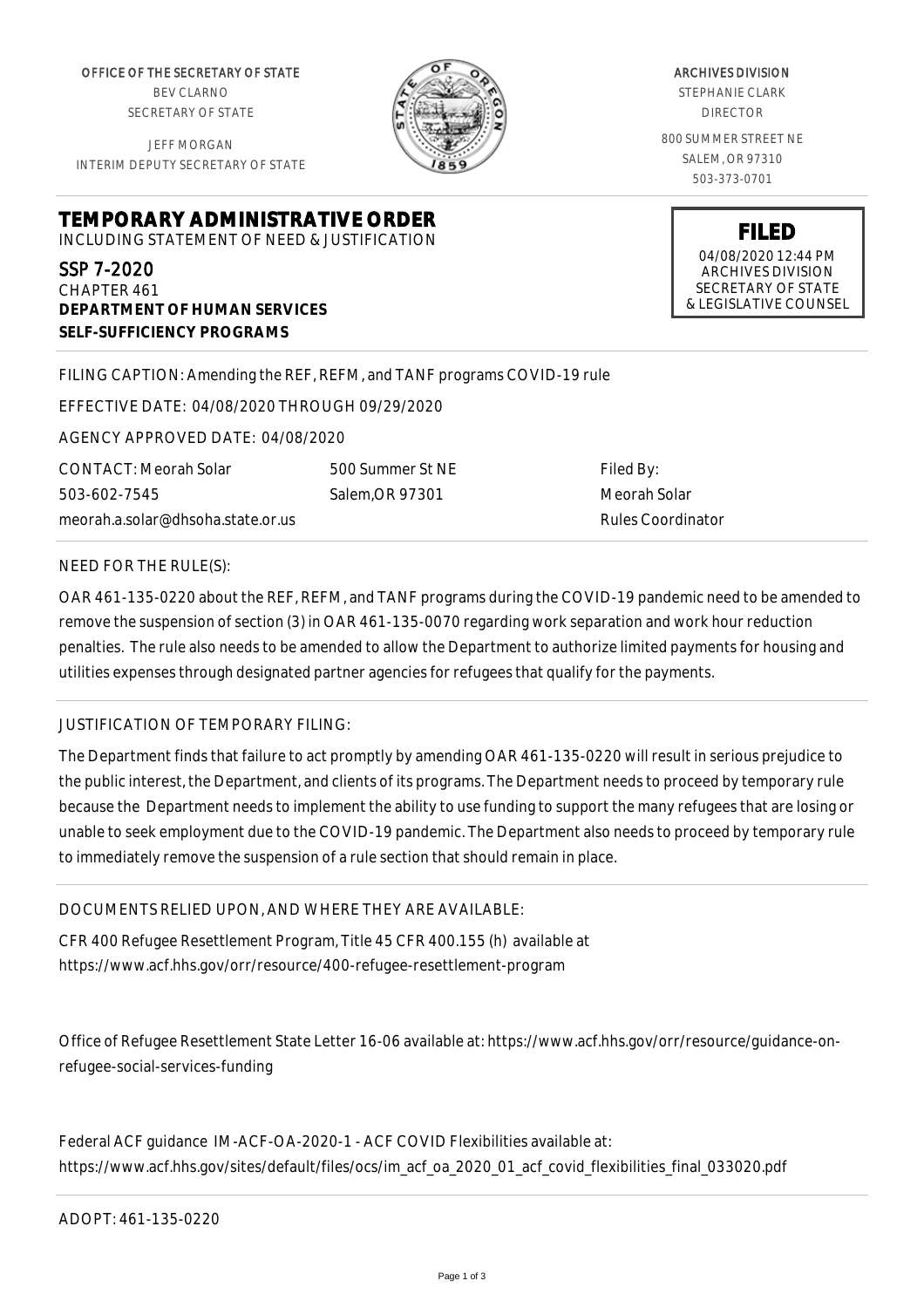## SUSPEND: Temporary 461-135-0220 from SSP 6-2020

RULE SUMMARY: OAR 461-135-0220 about the REF, REFM, and TANF programs during the COVID-19 pandemic is being amended to remove the suspension of section (3) in OAR 461-135-0070 regarding work separation and work hour reduction penalties. The rule is also being amended to allow the Department to authorize limited payments for housing and utilities expenses through designated partner agencies for refugees that qualify for the payments.

CHANGES TO RULE:

461-135-0220

REF, REFM, and TANF Programs; COVID-19

The provisions in this rule apply to the REF, REFM, and TANF programs.¶

(1) The Department suspends the following rules or rule sections regarding the REF, REFM, or TANF programs:¶

(a) OAR  $461 - 120 - 0340(4)$  and  $(5)$ ,  $\P$ 

(b) OAR 461-130-0330(2) through (5),¶

(c) OAR 461-135-0070(1)(b),¶

(d) OAR 461-135-0085(3) through (5),¶

(e) OAR 461-135-0915(3) through (5), and¶

(f) OAR 461-160-0015(6) and (8).¶

(2) The Department amends the following rule sections regarding the REF, REFM, and TANF programs as

provided in this rule:¶

(a) OAR 461-115-0040(2),¶

(b) OAR 461-120-0210(5), and¶

(c) OAR 461-135-0485(2) and (3).¶

(3) In addition to the methods listed under OAR 461-115-0040, the "filing date" may be established telephonically by the Department making record of:¶

(a) The name of the applicant, and their authorized representative (see OAR 461-115-0090) if one exists,¶

(b) The applicant's address,¶

(c) The applicant's request for REF, REFM, or TANF benefits,¶

(d) The applicant stating their full name as their signature, and¶

(e) The date the above occur. ¶

(4) Any individual may apply for REF, REFM, or TANF benefits using the Department approved "telephonic

application" (see section (5) of this rule) and "narrated telephonic signature" (see section (6) of this rule) processes.

An individual submitting a telephonic application must submit the application with a narrated telephonic signature.¶

(5) A telephonic application is accepted if the following requirements are met: ¶

(a) All questions on the application are answered.¶

(b) All information necessary to determine eligibility (see OAR 461-001-0000) and benefit amount is provided for each individual in the filing group (see OAR 461-110-0310). ¶

(c) The applicant or their authorized representative provides a narrated telephonic signature as defined in this rule. ¶

(6) A narrated telephonic signature is accepted for an application for REF, REFM, or TANF benefits if the following requirements are met:¶

(a) The "Your Rights and Responsibilities" form is reviewed and sent to the mailing address of the applicant.¶

(b) The following sections at the end of the application form are reviewed and sent to the mailing address of the applicant:¶

(A) "Information about cash benefits,"¶

(B) "Information about TANF program penalties,"¶

(C) "Information about all programs," and¶

(D) "Information about your rights and responsibilities." ¶

(c) The "Cooperating with Child Support Enforcement" form, is reviewed, including the good cause for non-